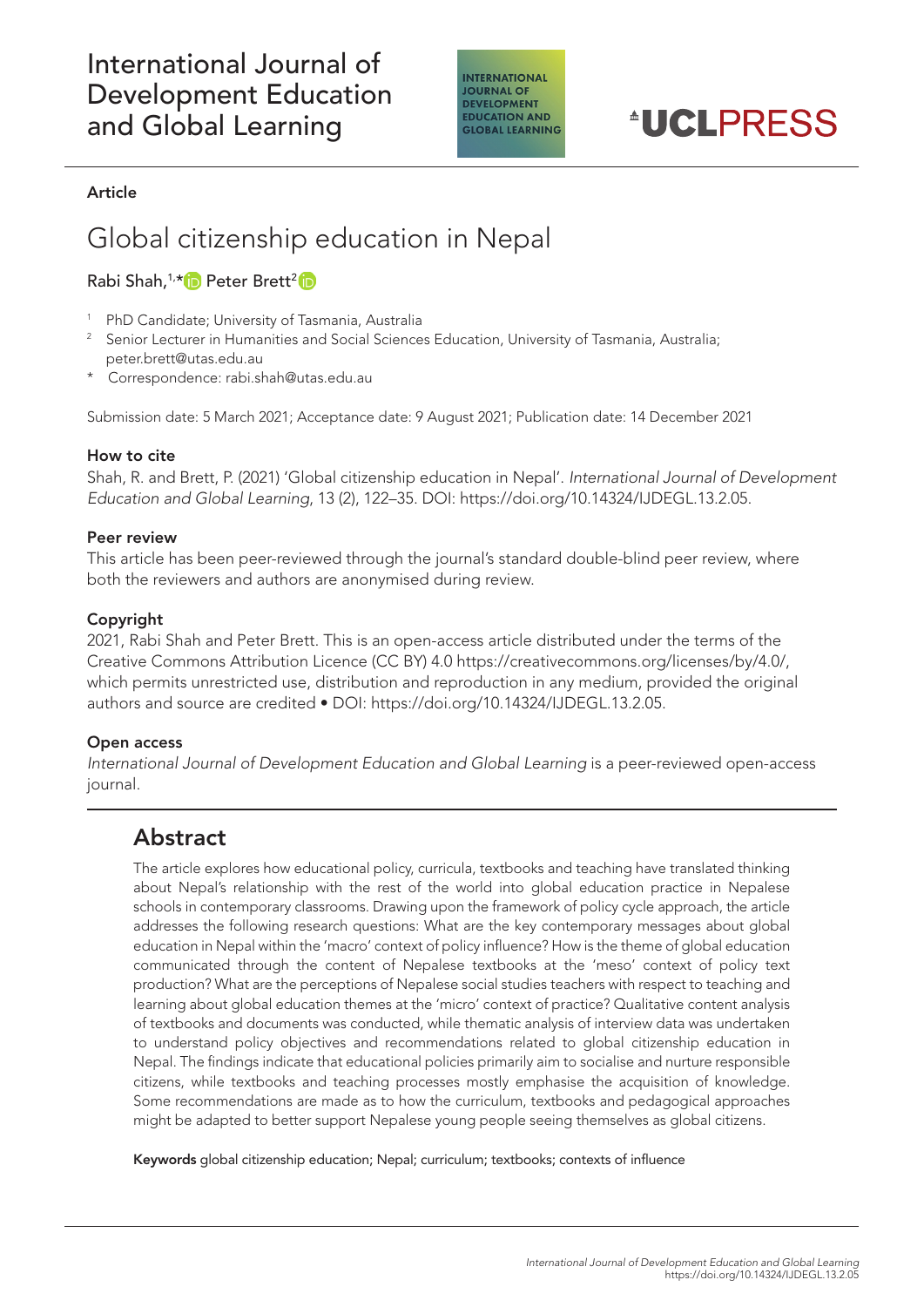# Introduction

For much of its history, Nepal has been isolated from the rest of the world and from global trends, but even as a landlocked and relatively de-industrialised and agrarian state, Nepal has not been immune from the recent effects of the internet and more mobile populations reducing the world to a global village (Regmi, 2019; Wagle, 2015). There was a recognition in the influential Nepal National Education Planning Commission (NNEPC) report as long ago as 1956 that educational approaches in Nepal needed to accommodate the challenges of engaging with the outside world. This was captured in the following prescient statement:

We have become part of the world, whether we like it or not. We can no longer remain isolated; the world has come to us. How can we meet this world without education? Must we – who once were the crossroads of civilisation – bow our heads in shame to our worldly visitors? How can we evaluate the 'gifts' that are offered us – ideologies, new customs, inventions and the ways of a new strange world? How can we protect ourselves against slogans and ideologies detrimental to the interests of our country? We can do none of these without education to give us understanding and strength to lead us. (NNEPC, 1956: 74)

Modern education in Nepal began comparatively recently with the establishment by the monarchical regime of a limited degree of democracy in 1951. Education was perceived as a vital means to enable Nepal and its citizens to face the challenges brought about by greater interchange with the international community (Caddell, 2002). Nepal's desire to become part of the global community was evident. There was a realisation by Nepal's monarchical leadership that the country could not remain unaffected by a post-Second World War wave of decolonisation and the Cold War context.

Nepal is a small landlocked country with an area of 147,181 square kilometres, sandwiched between India and China. The country is rich in topographical, climatic, religious and population diversity. Within the population of 29 million people there are 125 ethnic groups and 123 languages spoken (CBS, 2014). Nepal has made significant progress in terms of reducing poverty and improving the indices of human development. For example, it was the first country to achieve the United Nations Millennium Development Goals to reduce extreme poverty before the designated period (Damir et al., 2017). Nevertheless, with per capita income of US\$1,074, Nepal remains one of the poorest countries in the world, with around 25 per cent of the population living in poverty, as defined and measured by the Nepal Living Standards Survey (NLSS) – an individual having a monthly income below a benchmark of US\$160 (Ezemenari and Joshi, 2019). The majority of people (more than 75 per cent) live in rural areas, and the overall literacy rate is 65.9 per cent (CBS, 2016).

Events in Nepal generally only receive intermittent mentions in Western media – exceptions are coverage of newsworthy events related to tourism or accidents linked to Mount Everest (Upreti, 2004), the relative novelty of national elections in the country (BBC News, 2017), and the catastrophic effects of an April 2015 earthquake which killed 9,000 people, injured thousands and destroyed or damaged over 700,000 properties (Harrowell and Özerdem, 2018). However, there has been strong international interest in Nepalese education related to its political transformation from a monarchy to a federal republic and in Nepal's restoration of political stability following a long period of civil conflict from 1996 to 2006 (Pherali, 2011; Valente, 2013). For example, the World Bank, the Asian Development Bank, the European Union and the Japan International Co-operation Agency have all supported initiatives in the education sector in Nepal in recent years (Bhattarai, 2016; Ministry of Education, 2016; Regmi, 2019).

The purpose of this article is to explore how educational policy, curricula, textbooks and teaching have translated thinking about Nepal's relationship with the rest of the world into global education practice in Nepalese schools and classrooms. Drawing upon a wider research study of civics and citizenship education in Nepal, deploying Bowe et al.'s (1992) policy cycle approach (with modifications by Ledger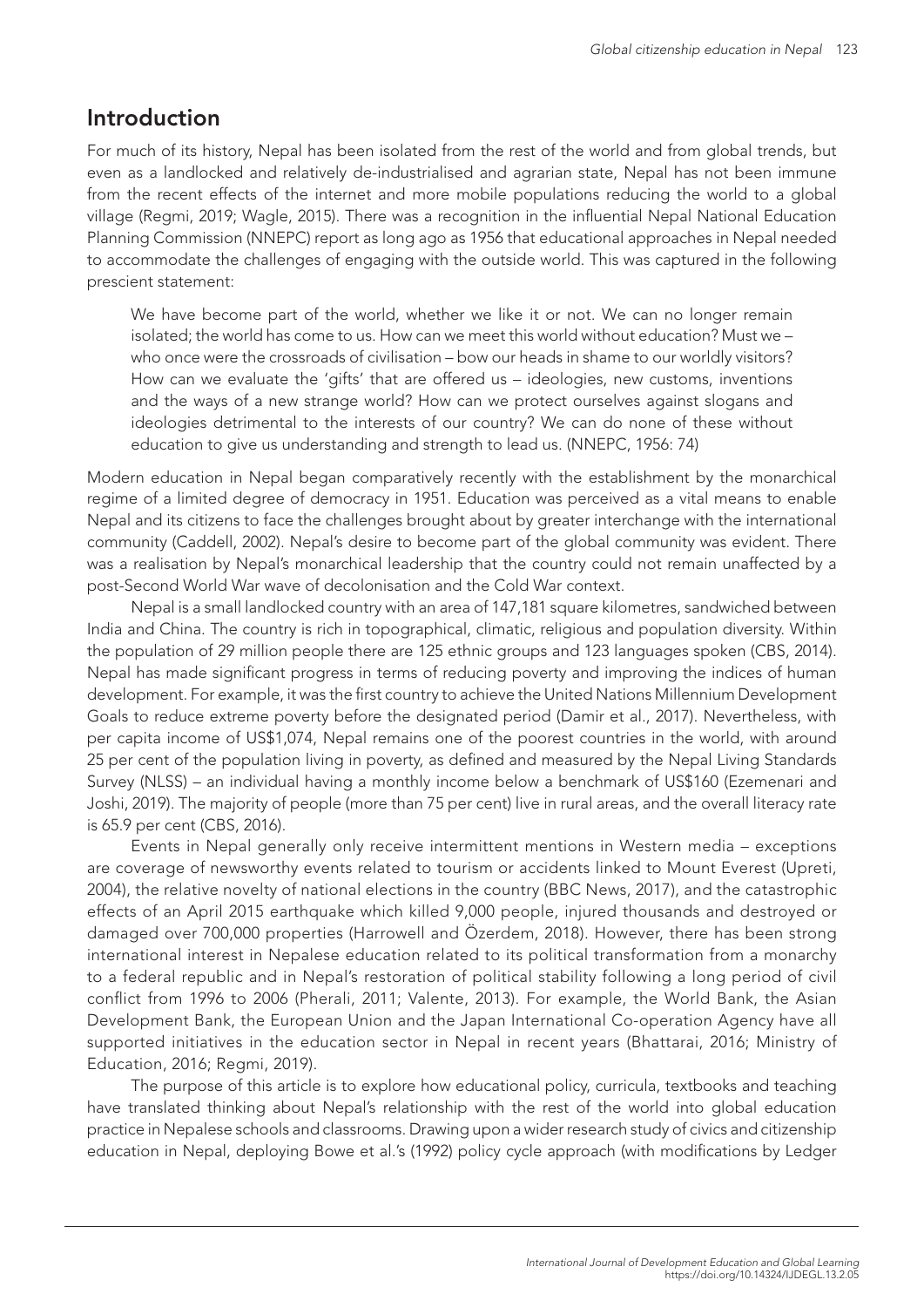et al., 2015) as a conceptual framework (Shah, 2020), this article addresses the following three research questions:

- What are the key contemporary messages about global education in Nepal within the 'macro' context of policy influence in the country?
- How is the theme of global education communicated through the content of Nepalese textbooks at the 'meso' context of influence?
- What are the perceptions of Nepalese social studies teachers with respect to teaching and learning about global education themes at the 'micro' context of practice?

The article opens with a section which briefly reviews some germane global education literature and then contextualises the historical, political and educational background of approaches to global education in Nepal. A methodology section outlines the article's utilisation of a contexts of influence analytical framework and other relevant methodological details. Subsequent sections address the presence and nature of global citizenship education (GCE) across the macro, meso and micro contexts of influence in Nepal. Some recommendations are made at the end of the article as to how the curriculum, textbooks and pedagogical approaches in Nepal might be adapted to better support Nepalese young people seeing themselves as global citizens.

# Global education: a brief international overview

As the world is becoming increasingly interconnected through culture, economics and politics, the need for developing students' understanding about global perspectives and engaging them with people from around the world has been identified as a crucial component in their active citizenship. For UNESCO (2015: 15), the overarching objective of GCE is 'to empower learners to engage and assume active roles, both locally and globally, to face and resolve global challenges and ultimately to become proactive contributors to a more just, peaceful, tolerant, inclusive, secure and sustainable world'. The primary purpose of GCE is to 'prepare students for the increasing interconnectedness among people and nations' (Zong et al., 2008: 199). Issues such as human rights, equity, environmental sustainability, conflict resolution, critical dialogue and action on global issues and social justice are apparent in the study of global education (Osler and Vincent, 2002).

The major goals of global education (which vary in nature and emphasis across national jurisdictions) include developing students' global perspectives, intercultural understanding and preparing them as responsible global citizens (Oxley and Morris, 2013). It is posited that a GCE focus and an appreciation of contemporary issues related to globalisation will develop key GCE values and attributes such as openmindedness, responsiveness, sensitivity and skills to face complexities (Banks, 2017). Bourn (2014) argues for applying a pedagogy for global social justice to strengthen the effectiveness of GCE. He suggests that this approach should integrate 'not only subject and curriculum knowledge, teaching skills, and styles of learning, but also reviewing and reflecting upon issues and their relevance within the classroom, including wider social and cultural factors' (Bourn, 2014: 8). Banks (2009: 13) observes that:

Teaching for social justice, diversity, and citizenship in a global world is a new kind of citizenship education [that] will enable students to acquire a delicate balance of cultural, national, and global identifications, and to understand the ways in which knowledge is constructed; to become knowledge producers, and to participate in civic action to create a more humane nation and world.

This article assesses the extent to which this kind of thinking about global education has penetrated Nepali policymaking, curricula, textbooks and teaching. There is no assumption, however, that Western notions of citizenship education can simply be transplanted into a South Asian context. There needs to be a sensitivity to what is possible given the distinctive history, culture, religion, politics and geopolitical context of Nepal and the particular characteristics of education in a developing country.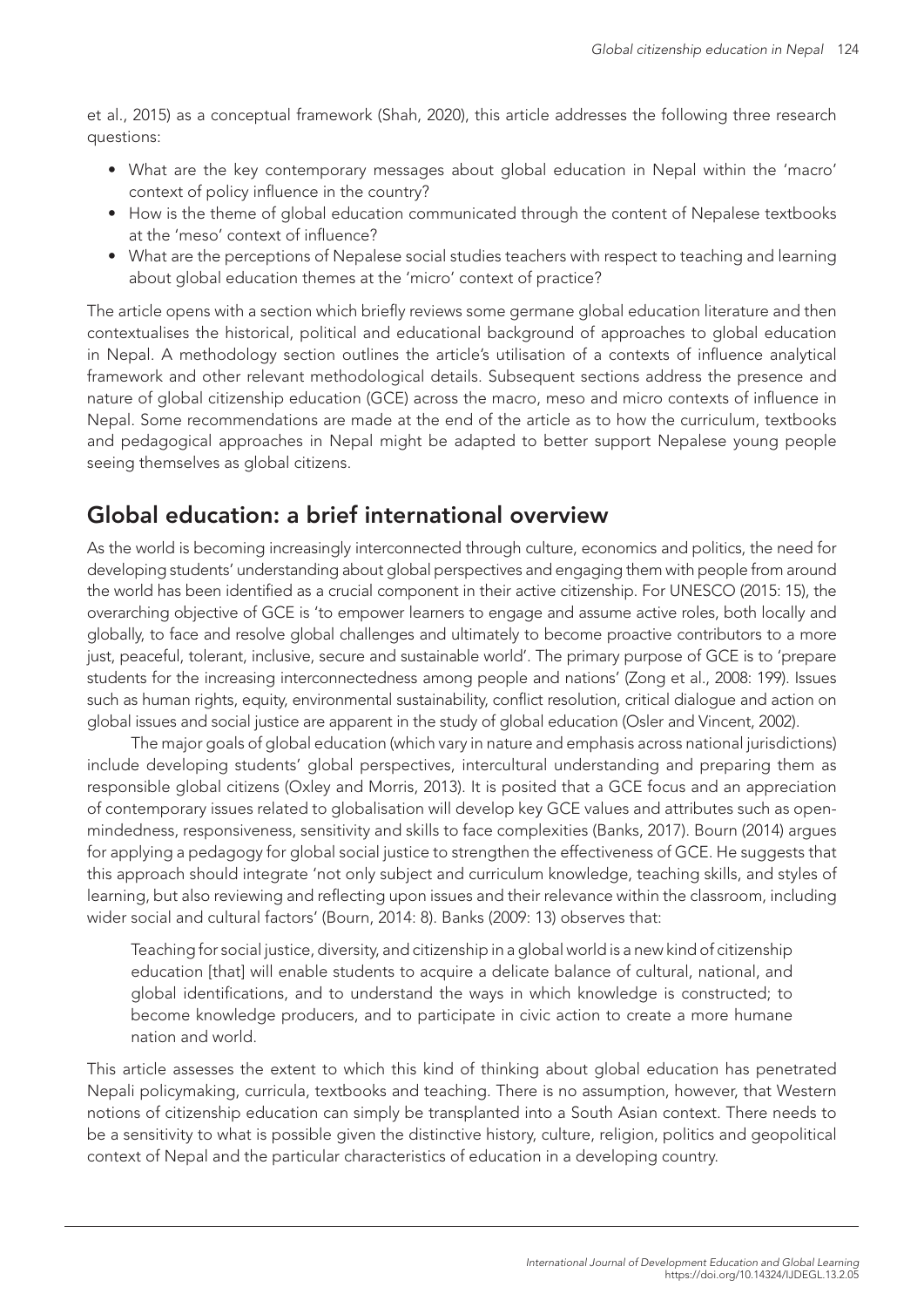### Global education in Nepal: historical, political and contemporary context

The NNEPC report of 1956 included social studies for the first time as a separate subject within the primary education curriculum. The report outlined five themes of content within the social studies curriculum as: life at school and at home; life with neighbours; a life of the valleys, hills and mountains; life in the regions of Nepal; and the life of people outside the country (NNEPC, 1956). Through to the present day, the teaching and learning of social studies in Nepal continues to conceptualise a process where 'an individual's life starts from the family and in turn moves to neighbours, community, region, nation and the entire world' (CDC, 2009: 19).

Education discourse until the introduction of the National Education System Plan (NESP) 1971 was focused on the opening up of Nepal to the world in order for it to develop as a nation. However, with the introduction of the NESP, there was a shift to less foreign influence and more of an emphasis was placed upon the development of citizens loyal to the crown (Mitchell, 1976). The NESP 1971 can be regarded as 'Nepal's declaration of independence from US policy dominance' (Sellar, 1981: 11). The country received significant financial and technical assistance from the United States in education sector development from the 1950s. Expertise and power returned to the centre, and local autonomy was diminished. To minimise the influence of the United States, the plan removed English from the list of compulsory school subjects and introduced a provision that allowed students to choose other United Nations languages such as Chinese, French, Spanish and German (Bista, 2011). Although most teachers and students were demanding to continue teaching and learning of English at the secondary level, the government decided to shift from English to Nepali as a medium of instruction in Nepalese schools (Awasthi, 1979). Moreover, the legitimisation of a singular Hindu identity, and a focus upon the Nepali language and hill elites as symbols of national identity in Nepal during the Panchayat system, promoted social exclusion and benefited the advanced sections of the society who were already privileged (Caddell, 2007).

A 2007 National Curriculum Framework (NCF) document, created in the aftermath of the civil war, placed high importance on developing students' competency to face the challenges of the contemporary world. The document was 'designed to make a provision for education that can generate productive, creative, qualitative, nationalistic, employment-oriented and globally competitive citizens' (CDC, 2007: 7). The 2007 NCF aimed to fulfil international commitments made by the Nepalese government with regard to global campaigns and initiatives such as Education for All and the United Nations Millennium Development Goals. The document recognised the influence of globalisation in the education sector and accepted it as a positive phenomenon (CDC, 2007). However, the NCF policymakers did not necessarily explicitly recognise that globalisation and an increasingly open Nepalese economy would be likely to complicate the loyalties and attachments of young Nepalese people, nor that new technologies and increasing flows of people into and out of Nepal had the capacity to alter the nature of long-standing allegiances in a country previously relatively isolated from the rest of the world (Bhattarai, 2016; Regmi, 2019).

Nepal's School Sector Reform Program (SSRP), which guided the education development initiatives in the country during the period 2009–15, envisioned that by 2015, 'a student has basic life skills to coexist in the competitive contemporary, global society' (Ministry of Education and Sports, 2008: 1). The updated School Sector Development Plan (SSDP) for the July 2016 to July 2023 period aligns with Nepal's international commitment towards the United Nations Sustainable Development Goals (United Nations Development Program, 2019). Its overarching goal has been for schools to produce the needed human resources to elevate the country's status from a least-developed country by 2022 and to reach the goal of achieving the status of a middle-income country by 2030 (MoE, 2016). Economic rather than social imperatives are the key policy drivers.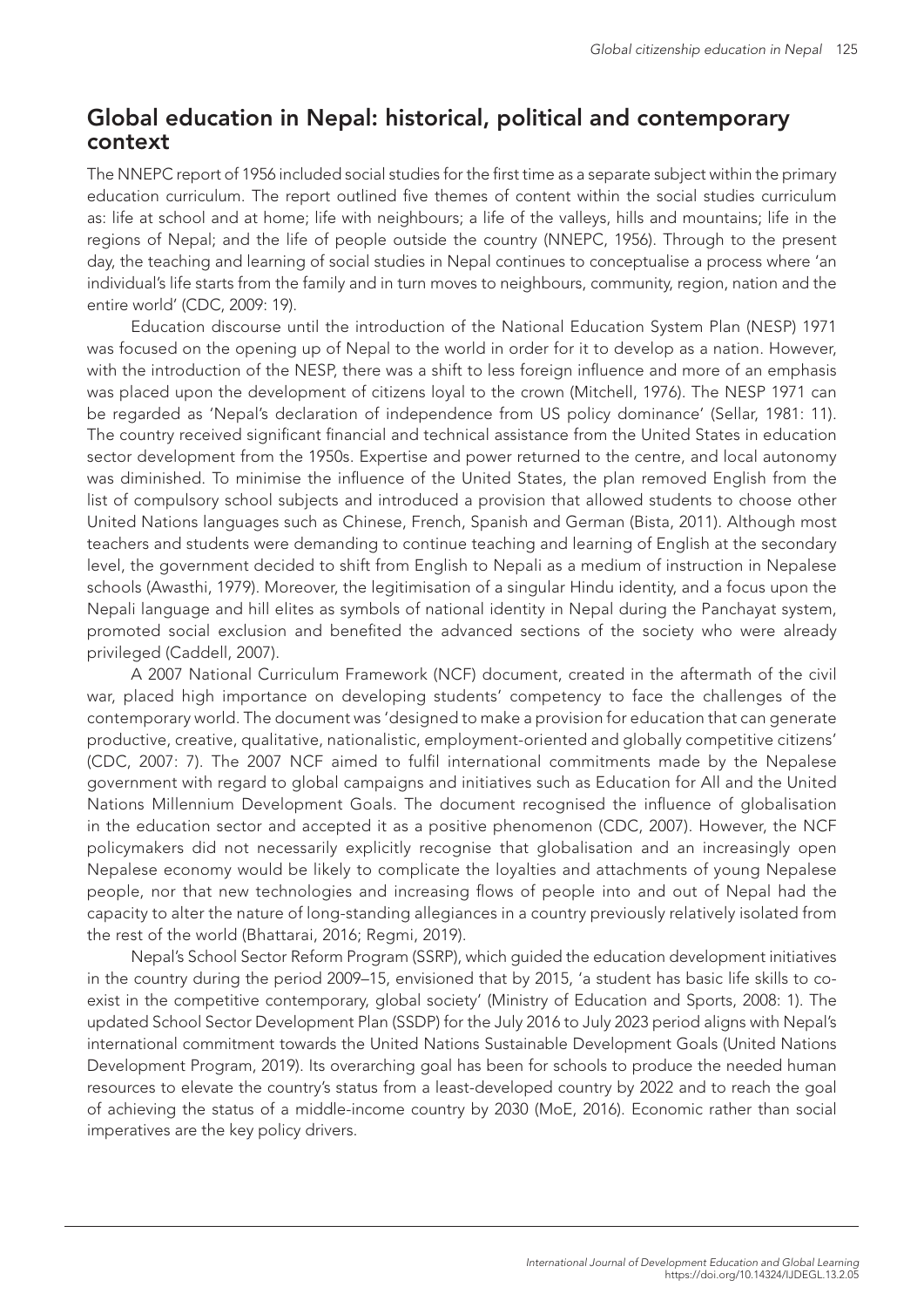## Methodology

Bowe et al.'s (1992) policy cycle approach (with modifications by Ledger et al., 2015) provided a conceptual framework for this article. The policy cycle approach consists of three contexts: the context of influence, the context of text production and the context of practice. The macro-level incorporates national policy framing contexts, the meso-level concerns intermediary contexts (for example, school textbooks) and the micro-level refers to enactments of practice in schools by teachers.

Primary data for this qualitative research were collected through semi-structured interviews with teachers, while documents, including relevant policy, curriculum, textbooks and government reports, were utilised as additional data. Social studies teachers of Grades 5–7 were interviewed to capture and understand their perspectives on the research questions across the three contexts of influence.

Since textbooks in Nepal are both published by and approved by government bodies, textbooks are the bearers of officially approved messages. They play a determining factor in deciding whose knowledge is of most worth and whose knowledge is marginalised (Apple, 1996). The selected social studies textbooks are published in Nepal and are widely used in public schools by Grades 6 and 7 (CDC, 2016, 2017). The same textbooks are used in public schools throughout the country regardless of geographical and cultural differences. The textbooks were selected purposively in line with the focus of the study and the research questions. School textbooks, particularly in developing country contexts such as Nepal, are considered an integral and authoritative part of the educational process, and often students will view their content and core messages as presenting essential truths (Apple and Christian-Smith, 1991). Similar to the situation in Pakistan, in Nepal 'textbooks are the primary vehicles for delivering content knowledge, for determining in large measure what goes on in a class and for assessing what students do and do not learn' (Mahmood and Saeed, 2011: 503).

Sixteen teachers across six schools (nine female and seven male) who were teaching social studies in Grades 5–7 voluntarily participated in semi-structured interviews to understand their perspectives on a range of issues including GCE. Of the six schools, four were public schools (two rural and two urban) and two were private schools (one rural and one urban). There is a clear divide in terms of the schooling system – students who can afford higher tuition fees and other allied costs opt for private schools, which offer education in the medium of English, while the rest join government-funded public schools, which use Nepali as a medium of teaching. Students from minority ethnic and socially excluded groups with low socio-economic status are mainly enrolled in public school education, which is generally free and flexible in terms of the enrolment and attendance of students. Hence, the schools and research participants were chosen to represent the diversity of Nepal. Although this was a qualitative study (and thus the teacher interview data are not generalisable), there were efforts to ensure that the schools were varied and reasonably typical and representative of the Nepalese educational context. The interviews were conducted consistent with the ethical guidelines around participation, consent and anonymity outlined by the University of Tasmania Social Sciences Human Research Ethics Committee. Interview data recorded in the Nepali language were translated and transcribed into the English language and independently reviewed for accuracy.

The data analysis of the written content of the textbooks drew upon six steps for conducting qualitative content analysis – building a coding frame, segmentation, trial coding, evaluating and modifying the coding frame, main analysis and presenting and interpreting the findings (Schreier, 2012: 61). The thematic categories were generated deductively from prior research (Boyatzis, 1998) and included national identity and democracy, cultural diversity and global education. The analysis process started with building a code frame where qualitative materials were organised into thematic subcategories which enabled the differentiation of data into groups according to their relevancy. Subcategories were then given names to expedite the analysis process. For example, subcategories for national identity and democracy were national heroes and enemies, history of Nepal, civic rights and responsibilities, and local government. This was followed by a separation of information, where the curriculum policy documents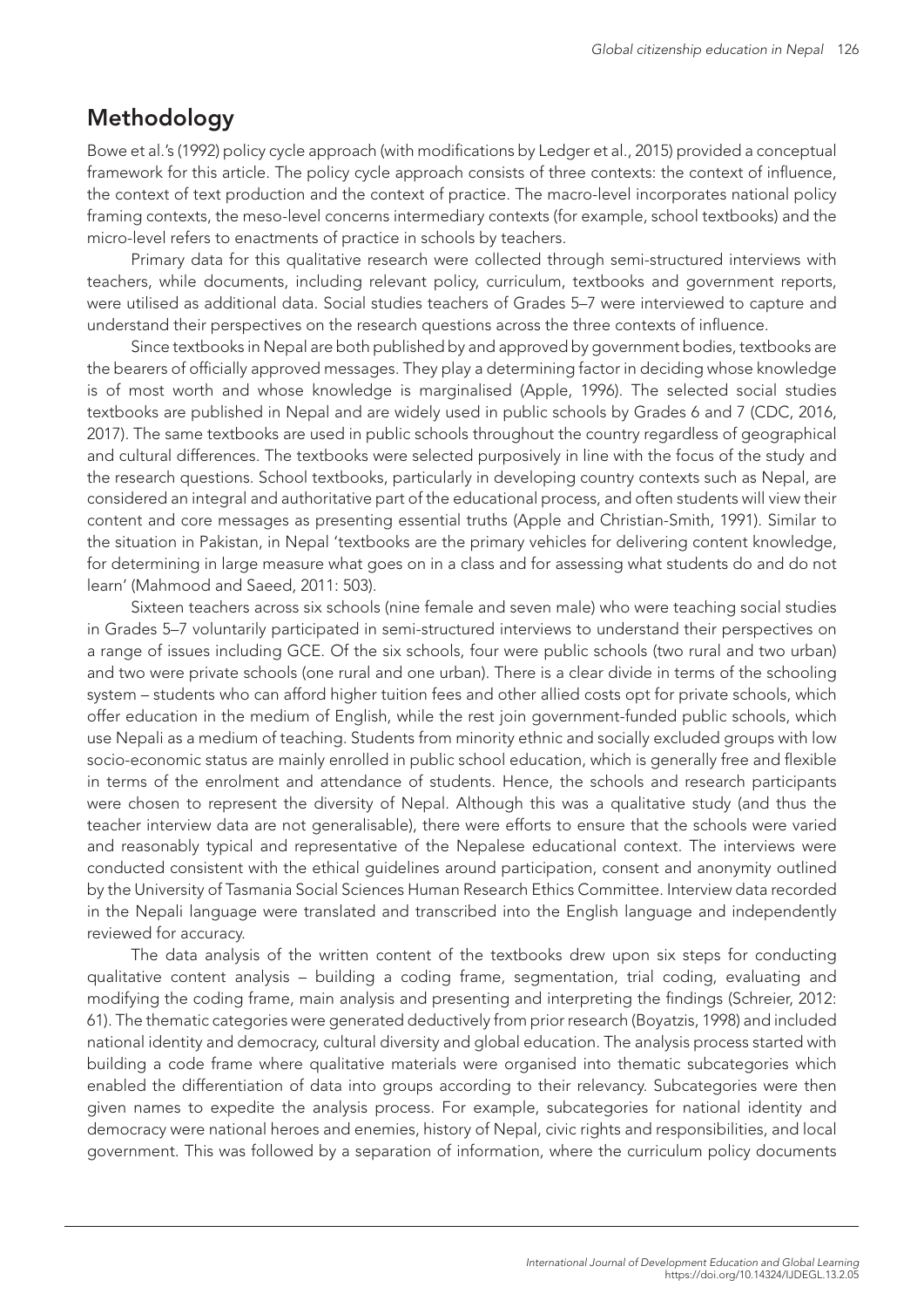and textbooks were segmented into the areas of the research queries – national identity and democracy, global education and cultural diversity. Here the division of the coding frame into units took place, and the main categories were reduced. As Schreier (2012: 14) suggests, the coding frame itself serves as the main instrument in representing findings, and 'presenting the findings involves presenting the frame and illustrating it through quotes. This can be done through continuous text or through text matrices.'

The main strategies employed in the coding to create subcategories were – progressively – summarising, contrasting, comparing and subsumption. Thematic qualitative content analysis (Braun and Clarke, 2006) of the interview data was conducted to understand how ideas around global education were understood by the teachers. Braun and Clarke (2006) also provide a six-step guide to conducting thematic analysis effectively: become familiar with the data, generate initial codes, search for themes, review themes, define themes and write-up. Following Miles and Huberman (1994: 56), codes were used to assign meanings to the descriptive information and were 'attached to "chunks" of varying size – words, phrases, sentences or whole paragraphs'. Through this process, themes were identified from the data that had significant characteristics or were relevant to the research questions. Examples of emerging subcategory themes included global citizenship, international relations, conflict resolution, international cooperation, human rights, GCE challenges and GCE pedagogy.

# Findings

A policy cycle approach 'employs a cross-sectional approach by tracing policies from the formation through to implementation stages and analyses all levels of the policy process' (Maguire and Ball, 1994: 26). In addition, the approach draws clear distinctions between those levels of analysis: the context of influence, the context of policy text production and the context of practice (Vidovich, 2013). The findings for GCE in Nepal are organised according to this schema.

### Macro articulations of the 'global' in Nepal

Several institutions and individuals are influential in the formulation and implementation of Nepal's educational policies. They include international organisations such as UNESCO, the Asian Development Bank and the World Bank (Bhattarai, 2016; Regmi, 2019), politicians, Ministry of Education (MoE) officials, the Curriculum Development Centre (CDC) and teachers. The MoE, as the apex body, formulates, manages and implements educational policies. The CDC, as an academic centre under the MoE (2016), is responsible for the overall development, modification and improvement of the school curriculum, textbooks, teachers' directives and resource materials and for conducting studies on their effectiveness. At the local level, there are School Management Committees and head teachers in each school to plan and implement schoollevel activities and to manage the school (Singh and Allison, 2016) while teachers at the classroom level are responsible for the successful implementation of the Nepalese curriculum (CDC, 2007).

The overall aims of Nepalese education mainly have a national orientation, but two of the (still extant) 2007 NCF objectives have global implications:

Be open to social equality and justice and develop conduct accordingly to help create an inclusive society.

Foster feelings of peace, friendship, goodwill, tolerance and fraternity in local, national and international contexts. (CDC, 2007: 31–2)

There is also a recognition in Nepalese educational policy than a key aim of the social studies curriculum and textbooks is 'to produce citizens responsive to human rights, diverse culture, environment, and respectful to mankind by changing the world into a global village' (CDC, 2007: 26). The social studies curriculum for Grades 5–7 contains some content to promote global education (see Table 1). However, there is no overt commitment to global education in Grade 5.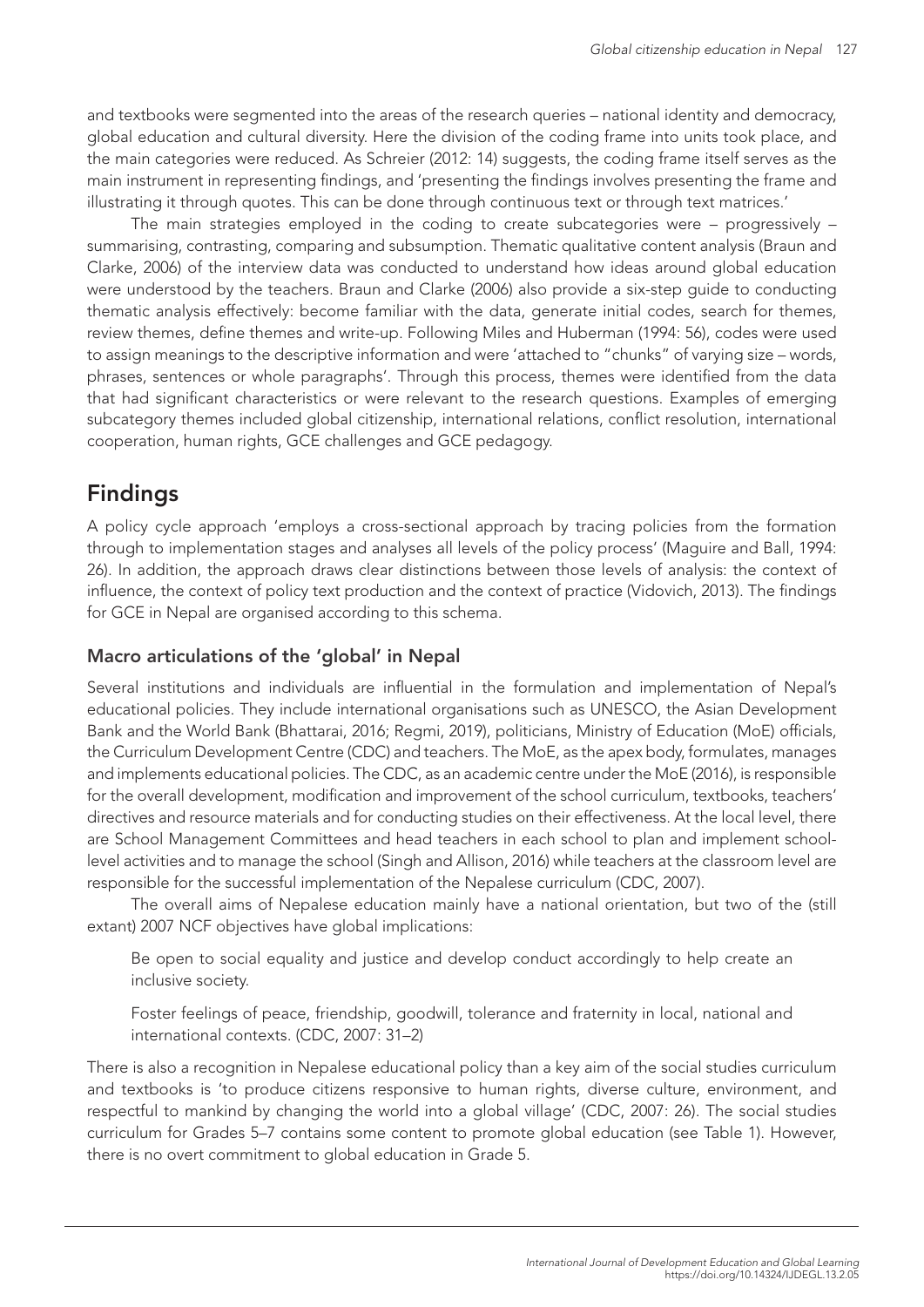| Grade 6                                                 | Grade 7                                                               |
|---------------------------------------------------------|-----------------------------------------------------------------------|
| Introduction of international relations and cooperation | SAARC and Nepal                                                       |
| SAARC and Nepal                                         | Introduction to landlocked countries, their problems<br>and solutions |
| Contemporary global activities                          | Contemporary global activities                                        |
| Conflict and its management                             | Roles of United Nations and schools                                   |
| Role of media in conflict management                    | Conflict management                                                   |
|                                                         | Assisting to manage conflict in family and<br>neighbourhood           |
|                                                         | Role of media in conflict management                                  |
|                                                         | Need for peace                                                        |

| Table 1. Social studies curriculum in Grades 6 and 7: Scope and sequence of the contents in relation to |  |
|---------------------------------------------------------------------------------------------------------|--|
| global education themes (source: CDC, 2009, 2012).                                                      |  |

The Grade 6 curriculum content introduces international relations and cooperation, regional organisation through the South Asian Association for Regional Cooperation (SAARC) and conflict management. The relevant contents in the Grade 7 curriculum are SAARC and Nepal (treated in more detail), the idea of landlocked countries along with their problems and coping strategies, conflict management and the need for peace. There is some flexibility in Grades 6 and 7 for the teacher to support children to explore an unspecified topical contemporary global issue.

It will be apparent that the treatment of curriculum content related to global education is limited at the basic level of education. Much content about 'the world beyond Nepal' is pushed into secondary education. Important elements of global citizenship education, such as the environment and sustainability, social justice, the human rights of minority groups and interdependence and globalisation (Reynolds et al., 2015), are reserved for Grades 8–10. The primary school dropout rate in Nepal in 2019 was 26.5 per cent (United Nations Development Program, 2019) which represents a large cohort of students who will never learn about these important issues. The deferral of contents to higher grades for educating on global education will have consequences in terms of all Nepalese young people being able to develop the attributes of global citizens.

The curriculum envisions enabling students' understanding of the concepts of global relations, cooperation and neighbouring countries, which is narrower and more knowledge-based than the model of global citizenship in Oxfam (2006), which is influential in many developed nations. Under the scope of 'Our international relations and cooperation', the curriculum aims to support students to understand the introduction, objectives, necessity and importance of the SAARC, of which Nepal was a founding member (CDC, 2012).

The curriculum also prioritises the learning of conflict management and the role of the media and has hopes that students will be able to manage conflict within their families and neighbourhoods as well (CDC, 2009, 2012). The aim through conflict management content is to promote values of peace, nonviolence and harmony at community and national levels in the wake of a decade-long civil war in the country (Smith, 2015). The curriculum further attempts to educate students about the challenges faced by landlocked countries.

Overall, however, the Nepalese policy and curriculum aspirations have more civics components than citizenship skills and values dimensions. Policymakers aim to socialise patriotic and responsible Nepalese citizens more than to nurture critical and active global citizens. Approaches to global education generally emphasise institutional structures and nationally oriented factual knowledge over values and dispositions.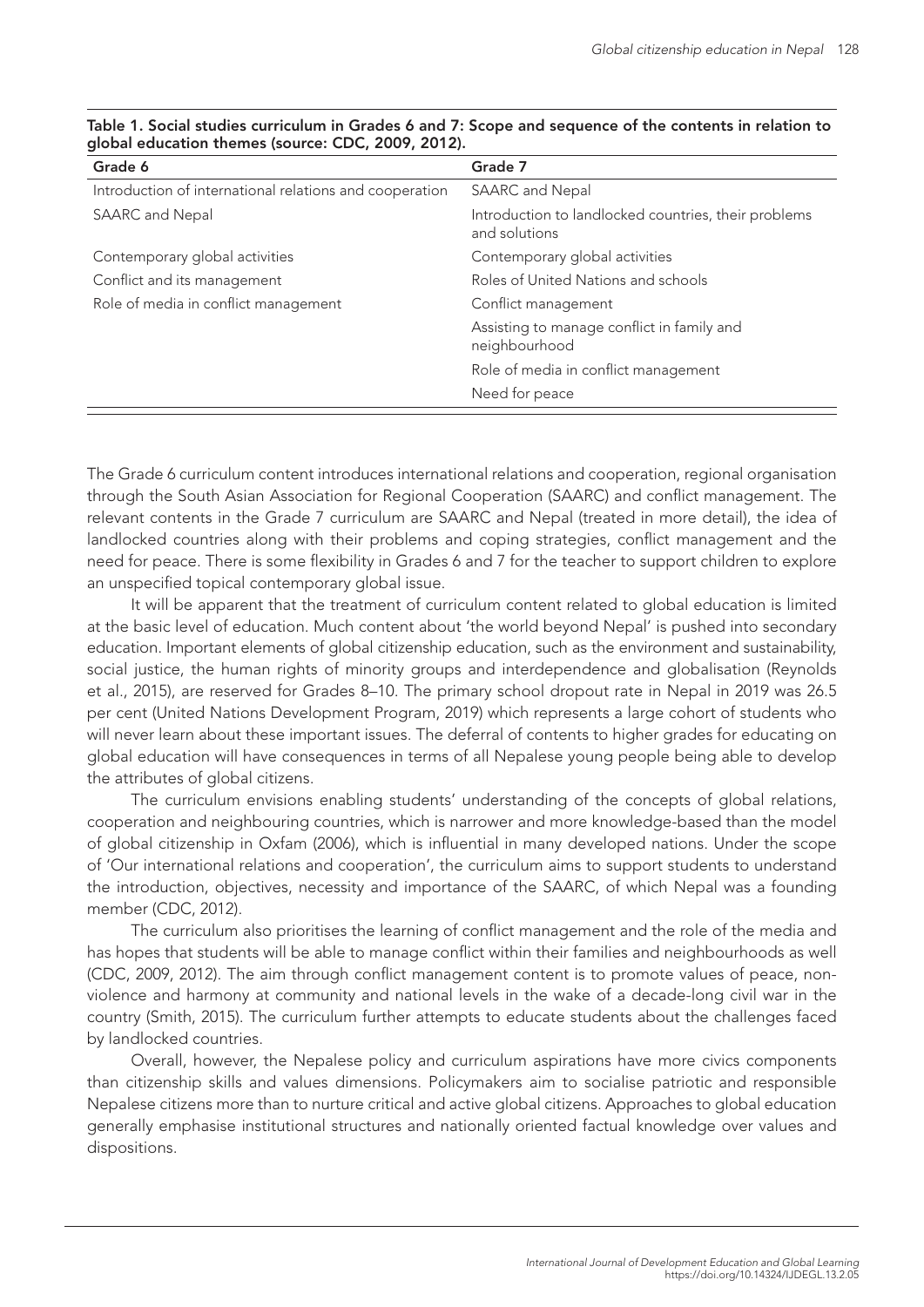### Textbook representations of Nepal and the world at the meso-level of policy enactment

In terms of supporting students to be global citizens, there is a specific focus in the textbooks on learning about regional cooperation and mutual welfare, the country's geopolitical situation, and peace and conflict resolution. The Grade 6 textbook provides a brief introduction to international relations, explains how nations are interdependent and narrates how Nepal is contributing to international relations and benefiting from this. Bilateral relationships between countries are seen as an important factor for national development. One of the challenges Nepal is facing in foreign relations is to maintain a balanced relationship with both China and India (Dahal, 2018). While the concept of international relations is introduced in the textbook, the role and existence of United Nations organisations, global politics and non-governmental organisations are largely ignored. This will impact on students' learning and visualisation of significant international actors and brokers, and their overall conception of international relations.

The Grade 7 textbook presents Nepal as a somewhat vulnerable landlocked nation. Geopolitically and economically, Nepal is heavily reliant upon India (Pattison, 2015). The text observes that: 'Blockade can be imposed by neighbouring countries if tensions or conflict arise with them' (CDC, 2016: 132). For example, a nearly four-month-long blockade imposed by India, and related protests in Nepal's southern plains following the promulgation of a new constitution in Nepal in 2015, had a serious impact. Schools were forced to close due to a lack of fuel and cutbacks in public transportation. A solution to the problem of landlocked countries portrayed in the textbook mostly emphasises enhancing the relationship with neighbours: 'A healthy and balanced relationship with neighbouring countries should be maintained to import the necessary goods' (CDC, 2016: 133). However, Nepal is presented as reliant upon the generosity of neighbouring countries to access global markets and transport goods.

The treatment of SAARC is uncritical. SAARC was established as a regional intergovernmental organisation to promote regional cooperation and cultural and historical links among its eight South Asian member states: Nepal, Bhutan, Bangladesh, India, Sri Lanka, the Maldives, Pakistan and Afghanistan. The Grade 7 textbook attempts to elaborate how Nepal is contributing to the mandates of SAARC as a founding member. The major contributions include the establishment of the SAARC secretariat in Kathmandu, establishment of the SAARC Tuberculosis Centre and information centre in Nepal, mutual cooperation on agricultural, health, transportation and postal service development and cooperation in children's welfare and female development (CDC, 2016). The associated units, however, provide few specific case studies of such cooperation.

In reality, the performance of SAARC has been questioned. It has not been able to perform as expected; both bilateral and regional trade and other forms of cooperation among the countries are suboptimal (Majid, 2018). Too often, South Asia nations have failed in their efforts to reduce poverty and conflict and to fulfil their people's aspirations (Print and Lange, 2013; Mazhar and Goraya, 2015). Contested issues between member states and military imbalances remain.

In a post-civil-war era in Nepal, there have been understandable efforts to integrate peace-building education as a central feature of the social studies curriculum (Smith, 2015). The Grade 6 and 7 textbooks certainly devote a significant amount of attention to peace education and conflict resolution. Throughout a Grade 6 unit on peace-building, attempts are made to educate students about the meaning of conflict and sustainable peace: 'Sustainable peace is about ending all chances of dispute recurrence and creating a peaceful environment and attempts are made to maintain peace by addressing in a timely way the causes of future disputes' (CDC, 2016: 42). Furthermore, some preconditions for sustainable peace are discussed. These include respect for others' views, controlling greed and jealousy, maintaining social harmony, providing justice to victims and mechanisms to hear the grievances and issues of both parties (CDC, 2016). Similarly, efforts are made in the Grade 7 textbook to educate students about the causes of conflict, conflict management and the importance of peace.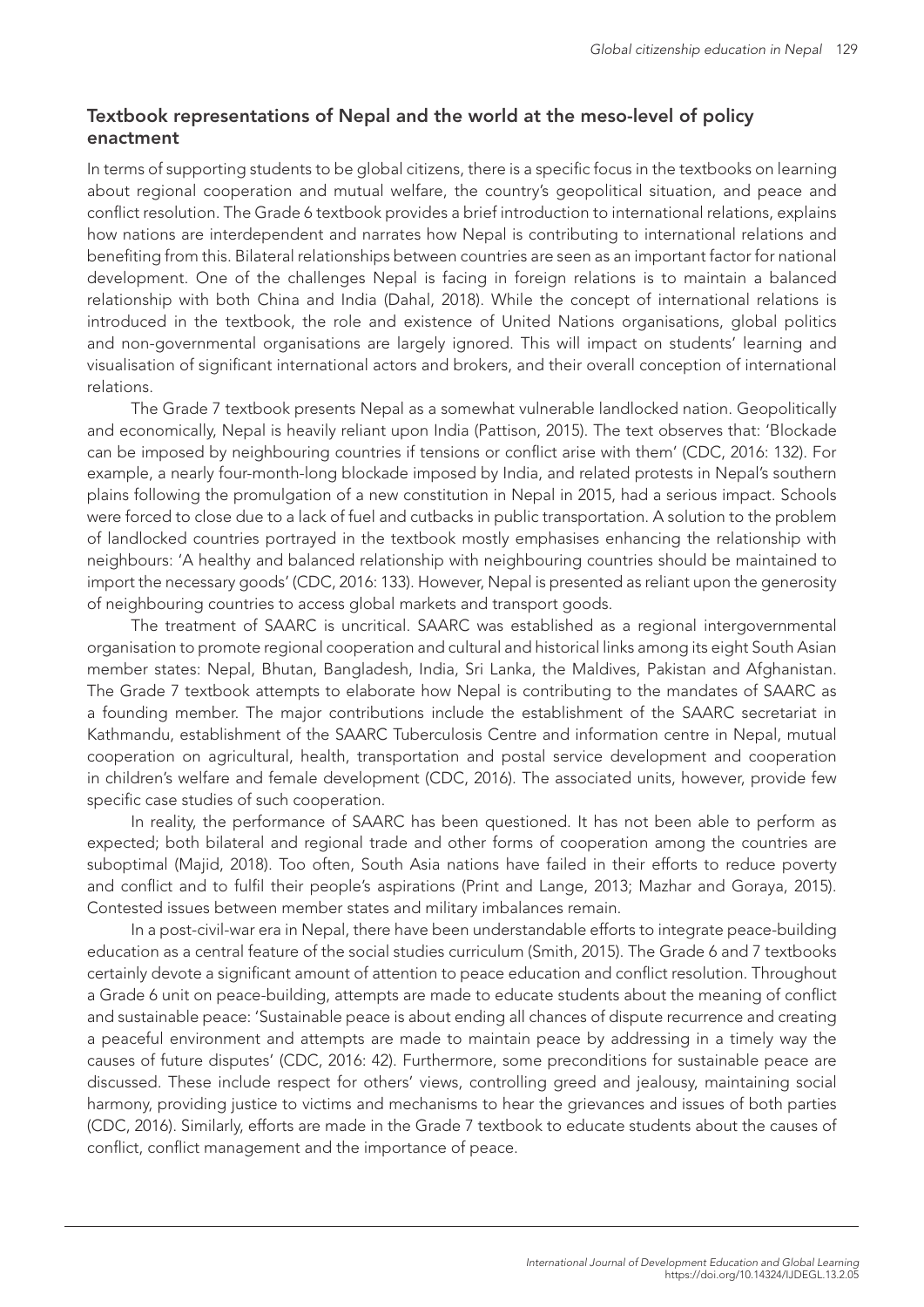Attempts are made to portray the characteristics of peace: happiness; justice; respect; love; freedom from injustice and fear, violence and war; and the existence of social justice (CDC, 2016). The necessary dispositions for peace are outlined: participation, active listening, equality, harmony, democratic culture, rule of law, social justice, positive thinking, tolerance, cooperation, respect, transparency, security and fulfilment of basic needs (CDC, 2016). This is a complex and relatively abstract list for 10–12-year-olds to grasp, but it encompasses several important concepts. The decade-long civil war in Nepal had roots in inequalities in geography, political, social, ethnic and economic spheres of life and the underrepresentation of poorer and marginalised Nepali social and ethnic groups (Valente, 2013).

Nepalese textbook-writers might want to consider that educating for cosmopolitanism (Osler and Starkey, 2003) can begin at home. More nuanced approaches to Nepal's social diversity are likely to have a flow-on effect on young people's attitudes to pluralism, tolerance and acceptance beyond Nepal's borders. There are certainly some powerful messages in the students' textbooks about the cultural diversity of Nepal being one of the country's distinctive strengths. The Grade 7 textbook observes: 'Our country is a common garden of various ethnic groups, language, culture and civilisation. All religious groups are living in harmony here' (CDC, 2016: 20). Moreover, the coexistence and tolerance among several religious groups is emphasised: 'Nepali people do not fight over religion or culture. People from one religion go to others' religious sites. Religious tolerance is Nepal's ideal and excellent example' (CDC, 2016: 21). However, overall, Nepal's homogeneity, social and religious harmony and inclusiveness, while a genuine reality in many communities, is idealised. The textbooks do not discuss underlying inequalities, discrimination and economic hardships of minority ethnic groups. Moreover, Nepalese teachers are generally not satisfied with the quality of textbook images in supporting the teaching and learning of civic virtues, and they have sought to source external resources such as newspapers, e-resources and magazines (Shah et al., 2020). The democratic transitions in Nepal have continued to struggle to bring indigenous peoples, Dalits, Madhesis and Muslims into the mainstream of development, and they have been raising voices since the 1990s to recognise multiculturalism and freedom of religion and to give them a greater voice in the governance of Nepal (Marit and Aasland, 2016; Novelli and Smith, 2011).

#### Teachers and global citizenship: policy enactment at the micro-level

All interviewed teachers agreed that the social studies curriculum and textbooks are designed to develop global citizens. Further, they believed that teaching about subjects such as regional organisations, the United Nations and international cooperation, and their linkage with the Nepalese context supported the development of global citizens. A teacher observed: 'We have been teaching relevant lessons such as the essence and importance of SAARC and United Nations, international cooperation and Nepal and its presence in the world with an objective of developing good citizens and then global citizens' (male, Grade 7).

Another teacher reasoned that an understanding of national and global contexts is important to develop global citizenship among students:

Students understand global contexts through the learning of international relations and cooperation, regional and international organisations and development issues of countries like Nepal. They learn how some countries are developed now and how citizens can support the process. These are supportive to develop their global citizenship. (female, Grade 7)

Despite the teachers' positivity, nurturing students to be global citizens is a complex process, and it requires teaching and learning of concepts beyond those mentioned by the Nepalese teachers. For example, GCE encompasses teaching and learning of issues such as the environment and sustainability, social justice, the human rights of minority groups and intercultural issues (Reynolds et al., 2015). In relation to the teaching content of GCE, teachers are facing some challenges in the effective delivery of the social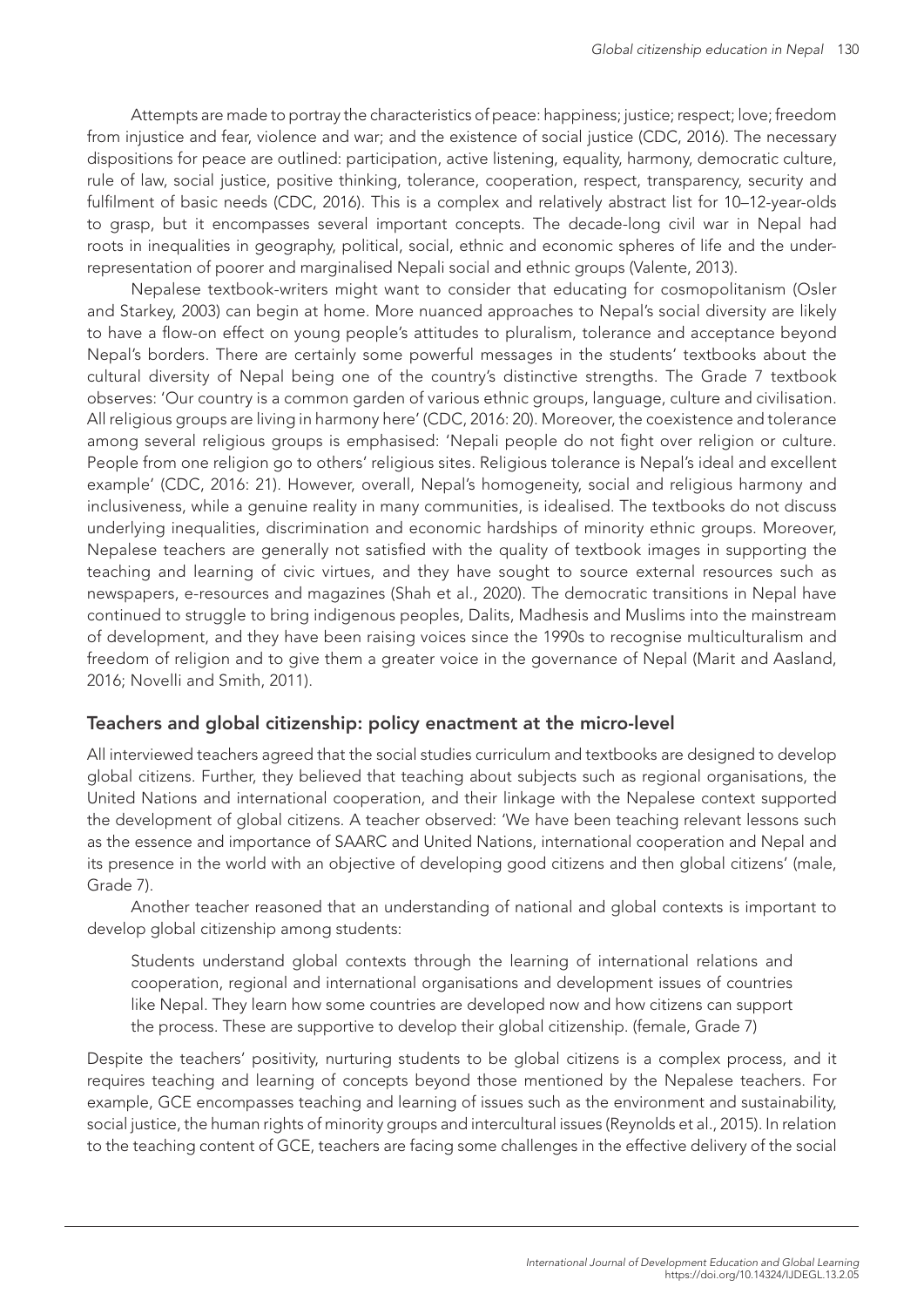studies curriculum. One teacher acknowledged the challenges in linking national and global contexts in her teaching of social studies:

We face challenges to bridge the gap between Nepal and global contexts while teaching concepts such as international relations, global organisations and other international issues. Without establishing a proper linkage between local and global contexts, the teaching of social studies will not be effective. (female, Grade 7)

Another teacher reinforced this observation:

We have students from difficult socio-economic and cultural backgrounds. Their understanding of the affairs outside their comfort zone is limited. Since they are comfortable in learning about local elections, government, India- and China-related units, delivering these contents are relatively easy compared to other global content. We generally face a tough time in delivering units on international cooperation, climate change and the role of UN agencies. (male, Grade 6)

The complex relationship between local and global aspects of learning, which is referred to as a 'global– local nexus' (Edwards and Usher, 2000: 22), is crucial for effective delivery of content on global issues as confirmed by the teachers. Half of the interviewed teachers raised the issue of limited training and teaching resources in relation to the effective delivery of content on global affairs. A teacher commented: 'I have not received specific training to deliver complex contents such as international relations, climate change and the role of international agencies. Furthermore, we have to rely on limited teaching resources to teach these complex topics' (male, Grade 7). These excerpts underline the challenges Nepalese teachers face in teaching curriculum content on international relations and global education. Mostly, the textbooks for Grades 5 to 7 have a national orientation.

Global education benefits from the application of open, discursive and active pedagogical approaches. However, the education system of Nepal has often been criticised for being traditional and based upon transmission, rote learning and memorising practices that promote passivity and limit opportunities for students to develop practical and applied knowledge in active ways (Timsina, 2011). In an evaluation the World Bank (2009: 11) found that 'teachers mainly lectured, using the blackboard, and asked students fact-related questions. Many teachers were observed to interact only with the first 3–4 rows of students while students behind them remained silent and potentially uninvolved.'

Nevertheless, it should be acknowledged that there are some tough practical issues from the teachers' perspective – the student–teacher ratios in Nepalese government schools at the top end of the basic level can be 60:1 (MoE, 2015).

## Conclusion

Overall, Nepal has moved forwards exponentially from a mindset that was still apparent in the early twentieth century, whereby rulers were deeply afraid of 'giving education to the common people, lest they should be awakened and be conscious of their rights' (Shakya, as cited in Caddell, 2002: 4). Nevertheless, despite the apparent prioritisation of GCE themes in the Nepalese curriculum, similar to the context of other South and East Asian nations, the discourses of social studies education are 'still very much focused on enhancing national economic productivity and maintaining the global status of the nation-state' (Ho, 2018: 92).

A strong sense of national identification based on language, diversity and shared heritage and values have been seen as key to enhancing the Nepalese people's loyalty to the nation (Onta, 1996). Cosmopolitan and global social justice and human rights discourses receive less attention in Southeast Asian citizenship education curricula (Lall and Vickers, 2009). This has also been found to be the case in Nepal. How might approaches to global education in Nepal be enhanced drawing upon the findings of this article across the macro, meso and micro contexts of influence and practice?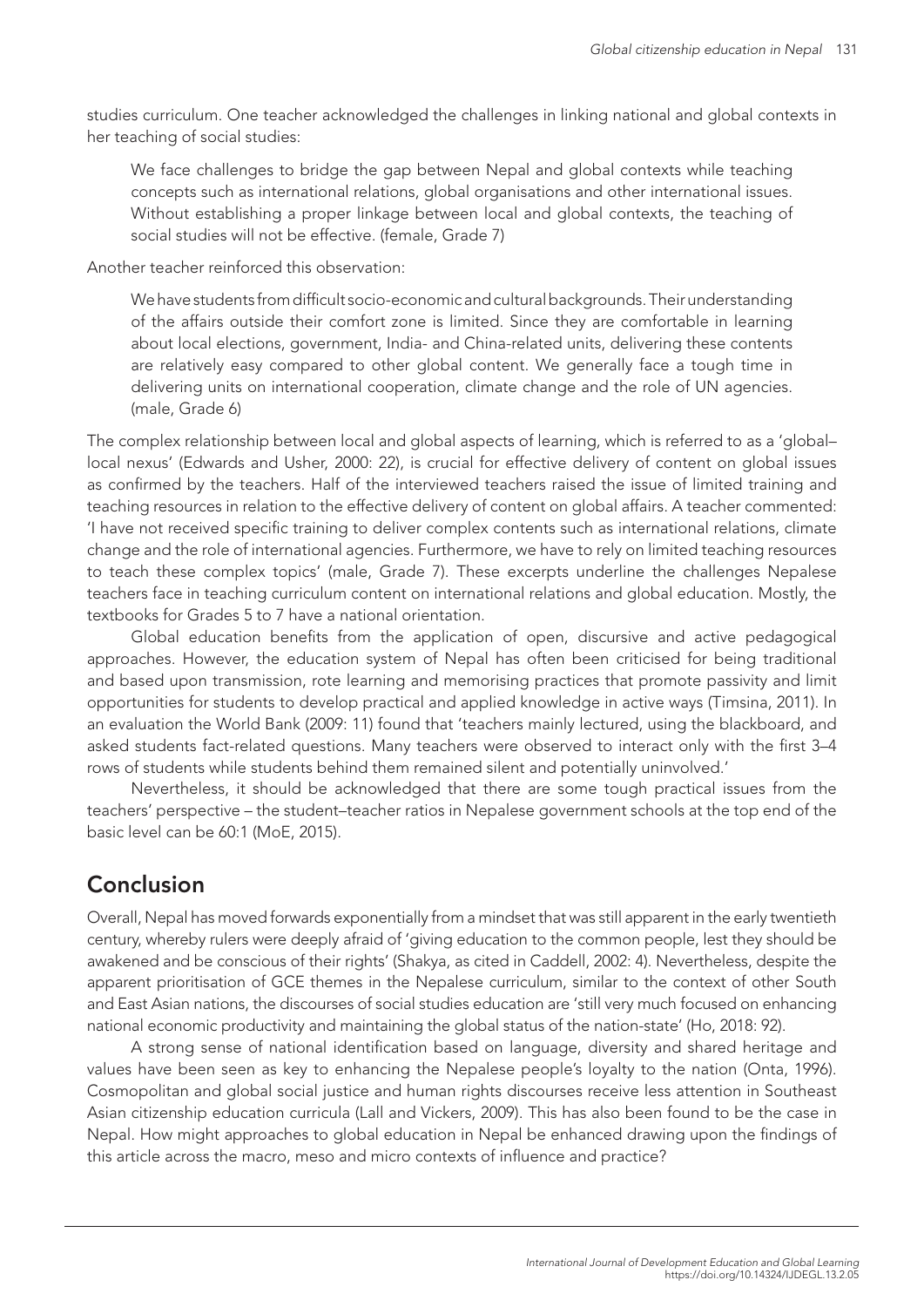For policymakers at a macro-level, there may well be advantages in framing a more Nepali articulation of bottom-up educational development solutions; a contrast with bureaucratised, top-down approaches and an imported one-size-fits-all Western language of global education (Dhakal, 2019; Parajuli, 2014). Many of the intentions of the 2007 NCF are progressive and well-meaning, but they sometimes feel derivative in the Nepali context and reflective of the significant interests of international political donors. Circling back to the 1956 educational vision quoted at the start of this article, there is a renewed imperative for Nepali policymakers to evaluate 'the "gifts" that are offered' (NNEPC, 1956: 74) from Western educational agencies and donors and to foreground distinctively Nepali aspirations in terms of engagement with the world.

Textbooks are a powerful conduit at the meso-level of policy enactment in Nepal. However, as Kadiwal and Jain (2020: 6) have recently observed in relation to civics textbooks in India and Pakistan, 'the lack of a critical lens in civics textbooks [is] inimical to the development of citizenship in a democracy'. Knowledge, facts and information about civic, political, legal or regional and international structures are safe; the encouragement of critical thinking, the articulation of multiple or contested perspectives, and the acknowledgement of argument and dissent are potentially more sensitive. Ball (1994: 21) notes that 'discourses are about what can be said, and thought, but also about who can speak, when, where and with what authority'. Textbook writers in theory have the power to transform values into practice, as they translate the multiple goals of social sciences education into more concrete forms. Specifically, power lies in the hands of textbook writers in terms of their capacity to shape how a particular agenda is perceived and how policy 'problems' (in this case, the representation of Nepal's place in the region and the world) are presented and defined. However, in practice, textbook writers in Nepal operate within relatively defined and narrow parameters. Textbook policy at the meso-level of interpretation in Nepal follows 'macro' education policy very closely and in a spirit of compliance. Policymakers might want to reflect upon what steps they can take to empower Nepalese textbook writers to open up classroom discussion on GCE issues that will interest Nepalese young people and to develop opportunities for more critical thinking and consideration of different points of view.

Nepalese teachers, as implementers of policies and mediators of textbooks, are central to the context of practice where policies are subjected to interpretation and re-creation. At the micro-context of practice, this study has confirmed that Nepalese teachers mostly perceived themselves as implementers of the curriculum and transmitters of textbook perspectives when it comes to teaching about Nepal and the world. The findings corroborate the recent work of Subedi (2020), who found that many Nepalese classroom teachers feel a lack of agency over their curriculum choices and planning. Several of the teachers interviewed for this study similarly noted the paucity of their own pre-service training for teaching social studies and a lack of in-service professional learning in GCE during their time in teaching.

Inevitably, there are both limitations to this study and scope for further research. The article explores policy, the curriculum, textbooks and teacher attitudes in relation to 9–13-year olds' GCE knowledge and attitudes. The sample size of six schools could be extended. Further research might explore how GCE is taught in the classroom or also elicit student perspectives. It is important to understand how teachers in Nepal, who largely articulate themselves as passive receivers of policies, enact the curriculum and textbooks in classroom contexts. It is important to understand how factors such as teachers' beliefs, expertise, teaching methodologies and interpretation of the curriculum and textbooks can affect the implementation of GCE and student learning experiences. Similarly, as this article has indicated, many of the important elements of GCE in Nepal are reserved for Grades 8, 9 and 10. A study that analyses the contexts of policymaking and policy enactment at the secondary education level will help to complete the picture of Nepalese GCE discourse and practice.

In Nepal, there is no equivalence of power across the different contexts of influence that have been analysed. The policymakers are in charge, and they have historically viewed the education system as a key institution to transmit specific values of the political system and patriotic visions of the Nepali state (Caddell, 2007; Pradhan, 2018). It is important to recognise the interconnectedness between politics and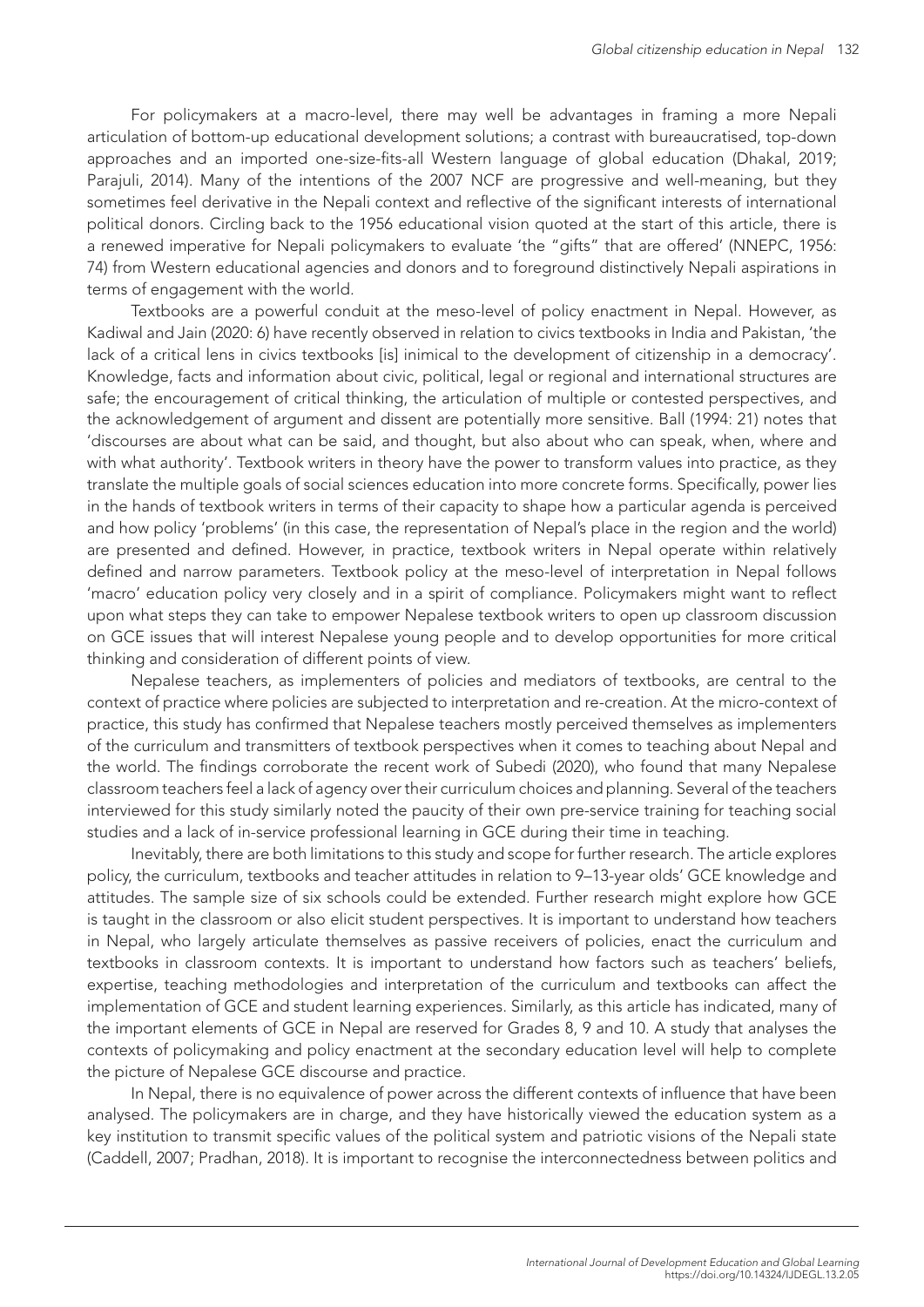education across all three contexts of the policy cycle. To be successful, GCE needs recognition and support from policymakers and educators throughout Nepalese society – politicians, government officials, municipal leaders and other relevant community and village development committees, principals and teachers – all of whom can contribute to creating conditions for effective, meaningful and active global citizenship education for Nepalese young people.

# Declarations and conflicts of interest

#### Research ethics statement

The authors declare that research ethics approval for this article was provided by the University of Tasmania Social Sciences Human Research Ethics Committee.

#### Consent for publication statement

The authors declare that research participants' informed consent to publication of findings – including photos, videos and any personal or identifiable information – was secured prior to publication.

#### Conflict of interest statement

All efforts to sufficiently blind the author during peer review of this article have been made. The authors declare no conflicts of interest with this work.

## References

Apple, M.W. (1996) *Cultural Politics and Education*. New York: Teachers College Press.

- Apple, M.W. and Christian-Smith, L. (eds) (1991) *The Politics of the Textbook*. London: Routledge.
- Awasthi, J. (1979) *ELT in Nepal: A sociolinguistic survey*. New Delhi: Central Institute of Indian Languages.
- Ball, S.J. (1994) *Education Reform: A critical and post-structural approach*. London: McGraw Hill Education.
- Banks, J.A. (2009) 'Diversity and citizenship education in multicultural nations'. *Multicultural Education Review*, 1 (1), 1–28. <https://doi.org/10.1080/23770031.2009.11102861>.
- Banks, J.A. (ed.) (2017) *Citizenship Education and Global Migration: Implications for theory, research, and teaching*. Washington, DC: American Educational Research Association.
- BBC News (2017) 'Nepal election: First poll since civil war ended', 26 November. Accessed 26 November 2020. <https://www.bbc.com/news/world-asia-42126210>.
- Bhattarai, B. (2016) 'Educational development and improving the quality of education in Nepal'. *American Journal of Educational Research*, 4 (4), 314–9. [https://doi.org/10.12691/education-4-4-4.](https://doi.org/10.12691/education-4-4-4)
- Bista, K. (2011) *An Application of Cooperative Learning to Teach English as a Second/Foreign Language in Nepal*. Berlin: Lambert Academic Publishing.
- Bourn, D. (2014) *School Linking and Global Learning Teachers' reflections* (Development Education Research Centre Research Paper No. 12). London: UCL Institute of Education.
- Bowe, R., Ball, S. and Gold, A. (1992) *Reforming Education and Changing Schools*: *Case studies in policy sociology*. London: Routledge.
- Boyatzis, R.E. (1998) *Transforming Qualitative Information: Thematic analysis and code development.* Thousand Oaks, CA: Sage.
- Braun, V. and Clarke, V. (2006) 'Using thematic analysis in psychology'. *Qualitative Research in Psychology*, 3 (2), 77–101. [https://doi.org/10.1191/1478088706qp063oa.](https://doi.org/10.1191/1478088706qp063oa)
- Caddell, M. (2002) 'Outward Looking Eyes: Visions of schooling, development and the state in Nepal'. PhD thesis, University of Edinburgh.<http://hdl.handle.net/1842/23286>.
- Caddell, M. (2007) 'Education and change: A historical perspective on schooling, development and the Nepali nationstate'. In K. Krishna and J. Oesterheld (eds), *Education and Social Change in South Asia*. Hyderabad: Orient Longman, 251–84.
- CBS (Central Bureau of Statistics) (2014) *Population Monograph of Nepal. Volume I: Demographic analysis*. Kathmandu: CBS.
- CBS (Central Bureau of Statistics) (2016) *Annual Household Survey 2014/15*. Kathmandu: CBS.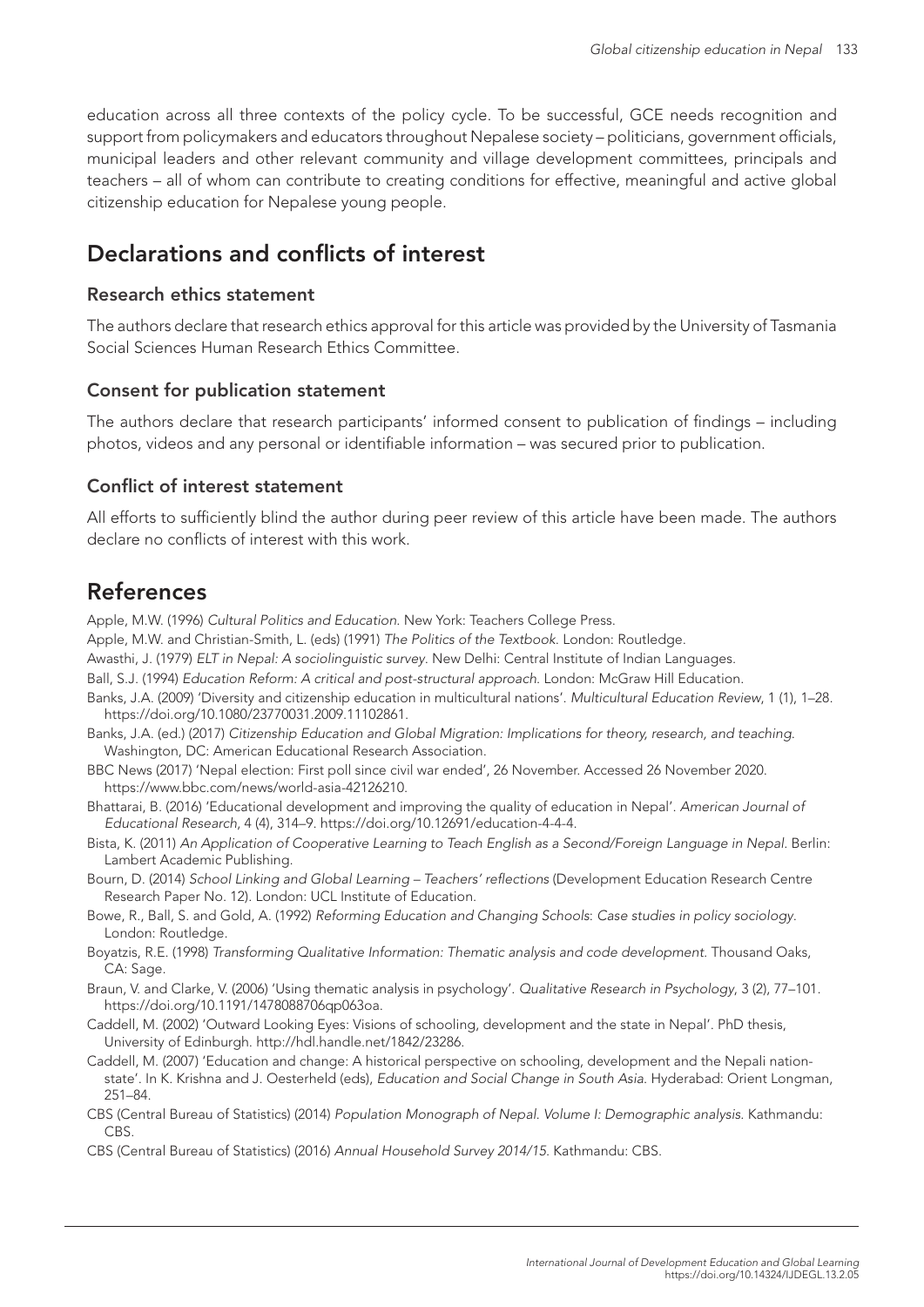- CDC (Curriculum Development Centre) (2007) *National Curriculum Framework for School Education in Nepal*. Kathmandu: CDC.
- CDC (Curriculum Development Centre) (2009) *Primary Education Curriculum*. Kathmandu: CDC.
- CDC (Curriculum Development Centre) (2012). *Secondary Education Curriculum*. Bhaktapur: Curriculum Development Centre, Ministry of Education, Nepal Government.
- CDC (Curriculum Development Centre) (2016) *Social Studies and Population Education, Grade 6.* Bhaktapur: Curriculum Development Centre, Ministry of Education, Nepal Government.
- CDC (Curriculum Development Centre) (2017) *Social Studies and Population Education*. Kathmandu: CDC.
- Dahal, G. (2018) 'Foreign relation of Nepal with China and India'. *Journal of Political Science*, 18, 46–61. [https://doi.org/10.3126/jps.v18i0.20439.](https://doi.org/10.3126/jps.v18i0.20439)
- Damir, C., Dahal, S., Bajracharya, R.D. and Rana, S.S. (2017) *Nepal Development Update: Strong rebound, mounting risks.* Washington, DC: World Bank.
- Dhakal, R.K. (2019) 'The politics of educational policymaking in Nepal'. *Journal of Education and Research*, 9 (1), 1–12. Accessed 20 August 2021. [http://kusoed.edu.np/journal/index.php/je/article/view/316.](http://kusoed.edu.np/journal/index.php/je/article/view/316)
- Edwards, R. and Usher, R. (2000) *Globalisation and Pedagogy: Space, place, and identity*. London: Routledge.
- Ezemenari, K.M. and Joshi, N.K. (2019) *Nepal Development Update: Investing in people to close the human capital gap.* Washington, DC: World Bank.
- Harrowell, E. and Özerdem, A. (2018) 'The politics of the post-conflict and post-disaster nexus in Nepal'. *Conflict, Security & Development*, 18 (3), 181–205.<https://doi.org/10.1080/14678802.2018.1468531>.
- Ho, L.C. (2018) 'Conceptions of global citizenship education in East and Southeast Asia'. In I. Davies, L.C. Ho, D. Kiwan, C.L. Peck, A. Peterson, E. Sant and Y. Waghid (eds), *The Palgrave Handbook of Global Citizenship and Education*. London: Palgrave Macmillan, 83–95.
- Kadiwal, L. and Jain, M. (2020) 'Civics and citizenship education in India and Pakistan'. In P.M. Sarangapani and R. Pappu (eds), *Handbook of Education Systems in South Asia*. Singapore: Springer, 1–27.
- Lall, M. and Vickers, E. (eds) (2009) *Education as a Political Tool in Asia.* London: Routledge.
- Ledger, S. Vidovich, L. and O'Donoghue, T. (2015) 'International and remote schooling: Global to local curriculum policy dynamics in Indonesia'. *The Asia-Pacific Education Researcher*, 24 (4), 695–703. [https://doi.org/10.1007/s40299-014-](https://doi.org/10.1007/s40299-014-0222-1) [0222-1.](https://doi.org/10.1007/s40299-014-0222-1)
- Maguire, M. and Ball, S. (1994) 'Researching politics and the politics of research'. *International Journal of Qualitative Studies in Education*, 7 (3), 269–85. [https://doi.org/10.1080/0951839940070307.](https://doi.org/10.1080/0951839940070307)
- Mahmood, K. and Saeed, M. (2011) 'Ensuring textbook quality through evaluation: An issue in Pakistan'. *Literacy Information and Computer Education Journal*, 2 (4), 503–512. [https://doi.org/10.20533/LICEJ.2040.2589.2011.0069.](https://doi.org/10.20533/LICEJ.2040.2589.2011.0069)
- Majid, A. (2018) *SAARC Prospects and Challenges.* Lahore: University of the Punjab.
- Marit, H. and Aasland, A. (2016) 'Exploring dimensions of women's social exclusion and inclusion in Nepal'. *Forum for Development Studies*, 43 (2), 281–309.<https://doi.org/10.1080/08039410.2015.1114517>.
- Mazhar, M. and Goraya, N. (2015) 'Issues of good governance in south Asia'. *South Asian Studies: A research journal of South Asian Studies*, 30 (2), 125–60. Accessed 20 August 2021. [http://pu.edu.pk/images/journal/csas/PDF/9%20](http://pu.edu.pk/images/journal/csas/PDF/9%20Saleem%20Mazhar_30_2) [Saleem%20Mazhar\\_30\\_2.](http://pu.edu.pk/images/journal/csas/PDF/9%20Saleem%20Mazhar_30_2)pdf.
- Miles, M. and Huberman, M. (1994) *Qualitative Data Analysis: A sourcebook of new methods*. Beverly Hills, CA: Sage. Ministry of Education (2016) *School Sector Development Plan, Nepal, 2016–2023*. Kathmandu: Ministry of Education.
- Ministry of Education and Sports (2008) *School Sector Reform Policies and strategies: Core document*. Kathmandu: Ministry of Education.
- Mitchell, E. (1976) 'The new education plan in Nepal: Balancing conflicting values for national survival'. In C.J. Calhoun and F.A. Janni (eds), *The Anthropological Study of Education*. The Hague: Mouton, 159–72.
- NNEPC (Nepal National Education Planning Commission) (1956) *Education in Nepal: Report of the Nepal Education Planning Commission*. Kathmandu: NNEPC.
- Novelli, M. and Smith, A. (2011) *The Role of Education in Peacebuilding: A synthesis report of findings from Lebanon, Nepal and Sierra Leone*. New York: UNICEF. Accessed 4 September 2021. [https://pure.ulster.ac.uk/ws/portalfiles/](https://pure.ulster.ac.uk/ws/portalfiles/portal/89401048/Novelli_and_Smith_2011_UNICEF_PeacebuildingSynthesisReport.pdf) [portal/89401048/Novelli\\_and\\_Smith\\_2011\\_UNICEF\\_PeacebuildingSynthesisReport.pdf.](https://pure.ulster.ac.uk/ws/portalfiles/portal/89401048/Novelli_and_Smith_2011_UNICEF_PeacebuildingSynthesisReport.pdf)
- Onta, P. (1996) 'Ambivalence denied: The making of *Rastriya Itihas* in Panchayat era textbooks'. *Contributions to Nepalese Studies*, 23 (1), 213–54. Accessed 20 August 2021. [https://lib.icimod.org/record/9972.](https://lib.icimod.org/record/9972)
- Osler, A. and Starkey, H. (2003) 'Learning for cosmopolitan citizenship: Theoretical debates and young people's experiences'. *Cambridge Journal of Education*, 55 (3), 243–54. <https://doi.org/10.1080/0013191032000118901>.
- Osler, A. and Vincent, K. (2002) *Citizenship and the Challenge of Global Education.* Stoke-on-Trent: Trentham.
- Oxfam (2006) *Education for Global Citizenship: A guide for schools*. London: Oxfam.
- Oxley, L. and Morris, P. (2013) 'Global citizenship: A typology for distinguishing its multiple conceptions'. *British Journal of Educational Studies*, 61 (3), 301–25. [https://doi.org/10.1080/00071005.2013.798393.](https://doi.org/10.1080/00071005.2013.798393)